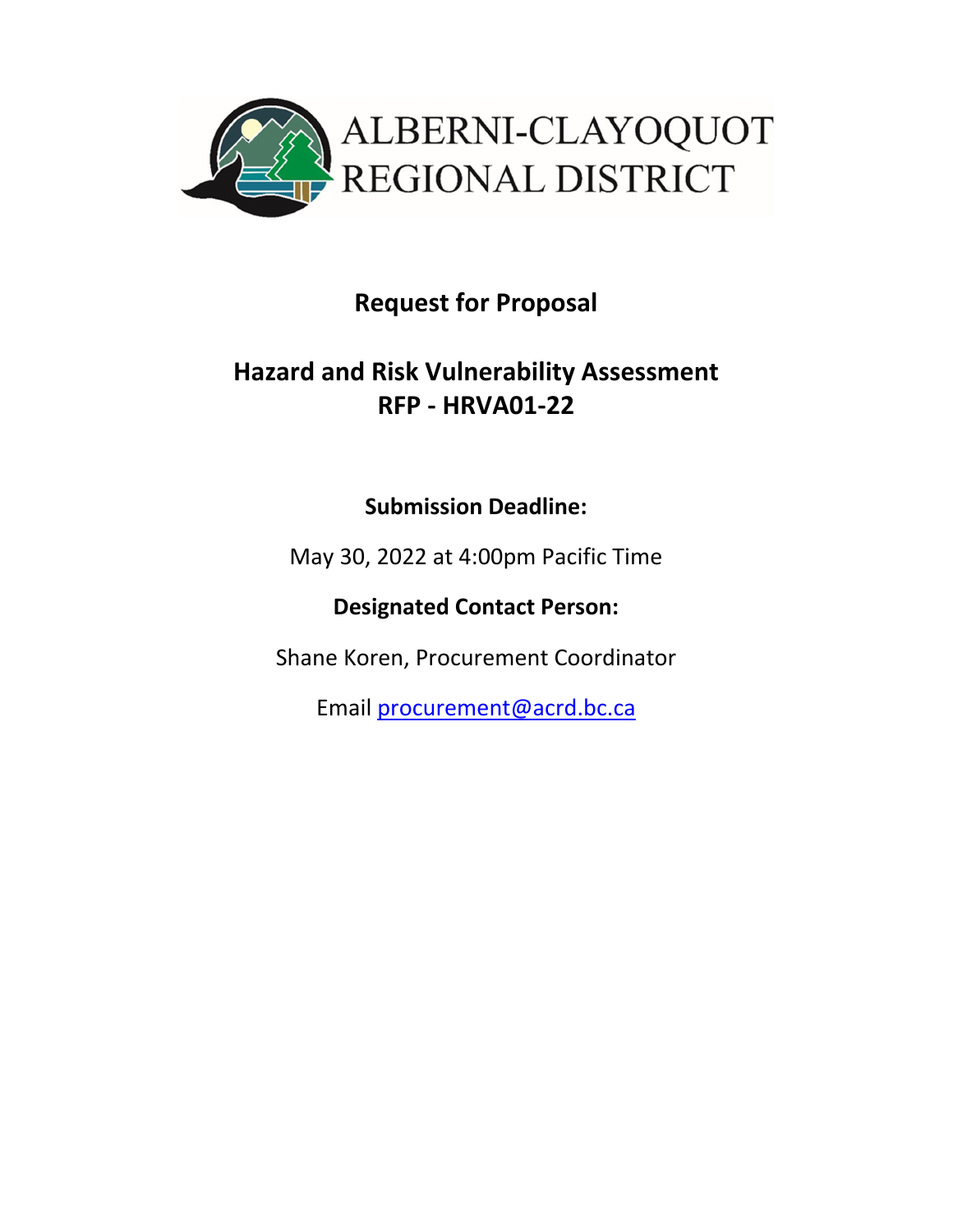

## **SUBMISSION DETAILS**

This completed Request for Proposal must be received in the office of the Alberni‐Clayoquot Regional District **not later than 4:00 PM local time, May 30, 2022** to the attention of:

## Shane Koren, Procurement Coordinator

Email procurement@acrd.bc.ca

3008 5th ave, Port Alberni

BC, V9Y 2E3

#### **Note: Office Hours 8:00am to 4:30pm**

Paper proposal submissions must have 2 copies and be delivered to the address above in a sealed envelope and labelled "Request for Proposal HRVA01‐22 – Hazard and Risk Vulnerability Assessment".

Alternatively, proposals may be submitted by email with the subject line "Request for Proposal HRVA01-22 – Hazard and Risk Vulnerability Assessment" to procurement@acrd.bc.ca.

Enquiries about this request shall be directed to only Shane Koren – Procurement Coordinator.

Email: procurement@acrd.bc.ca

Telephone: 250‐720‐2724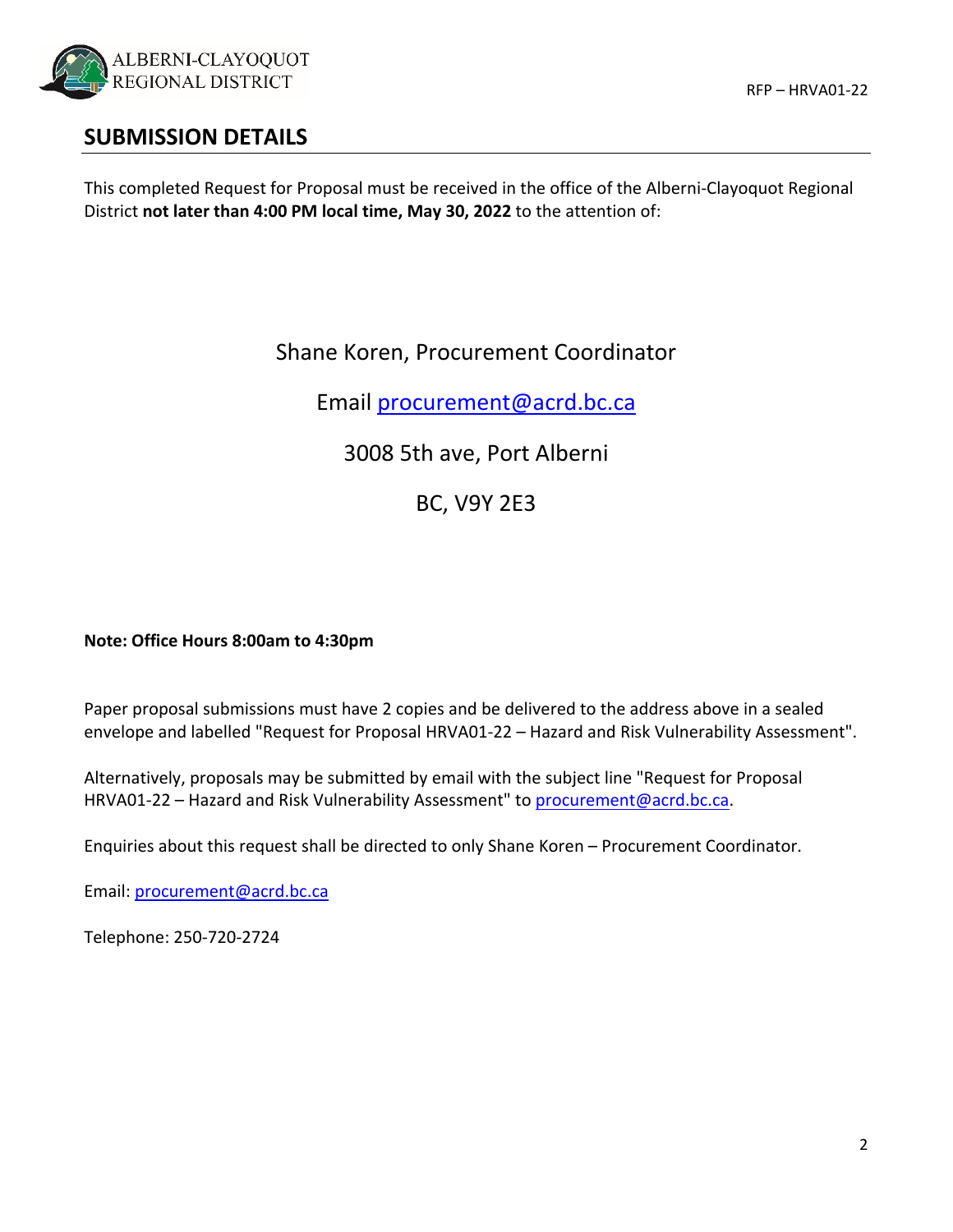

# **Table of Contents**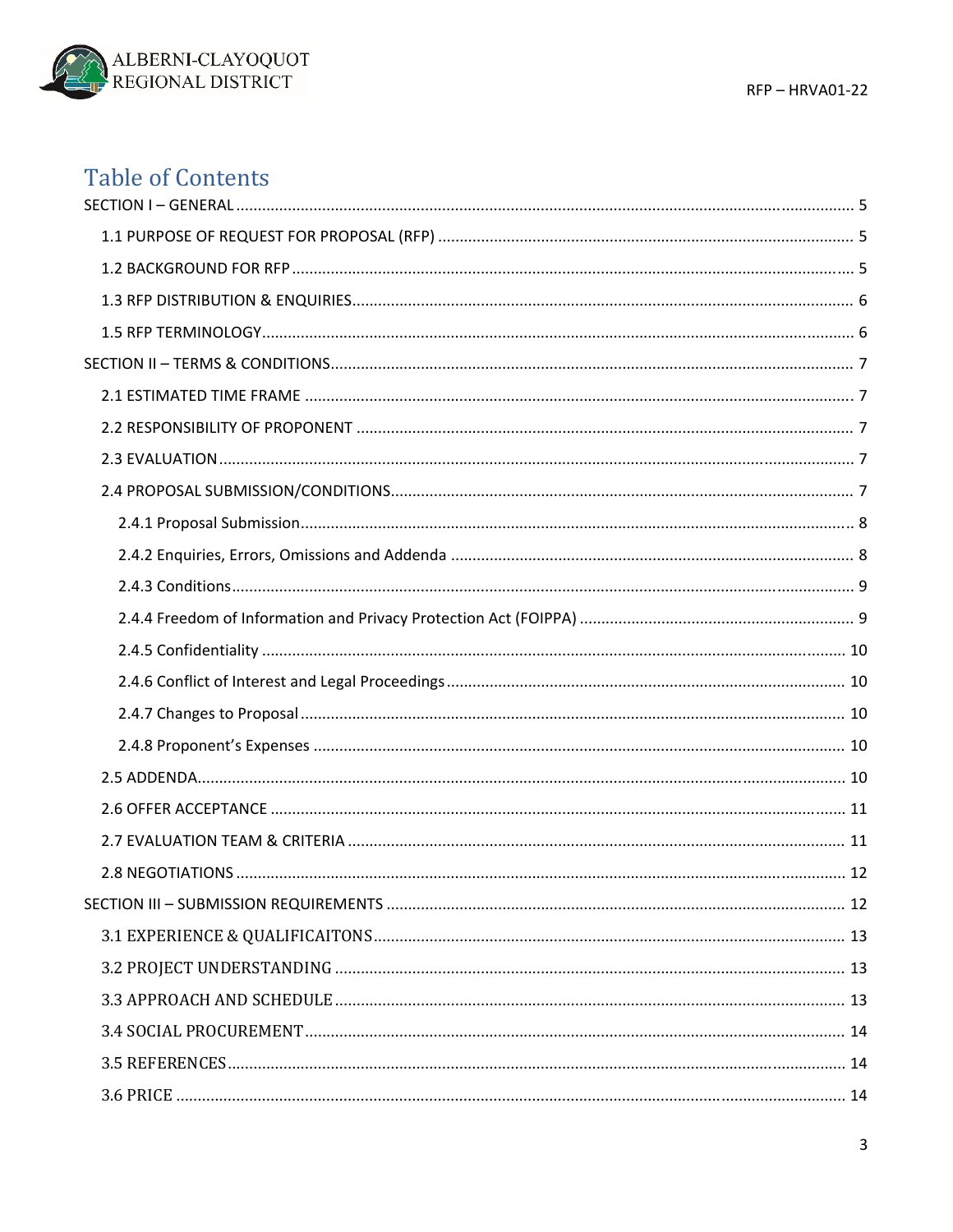#### RFP-HRVA01-22

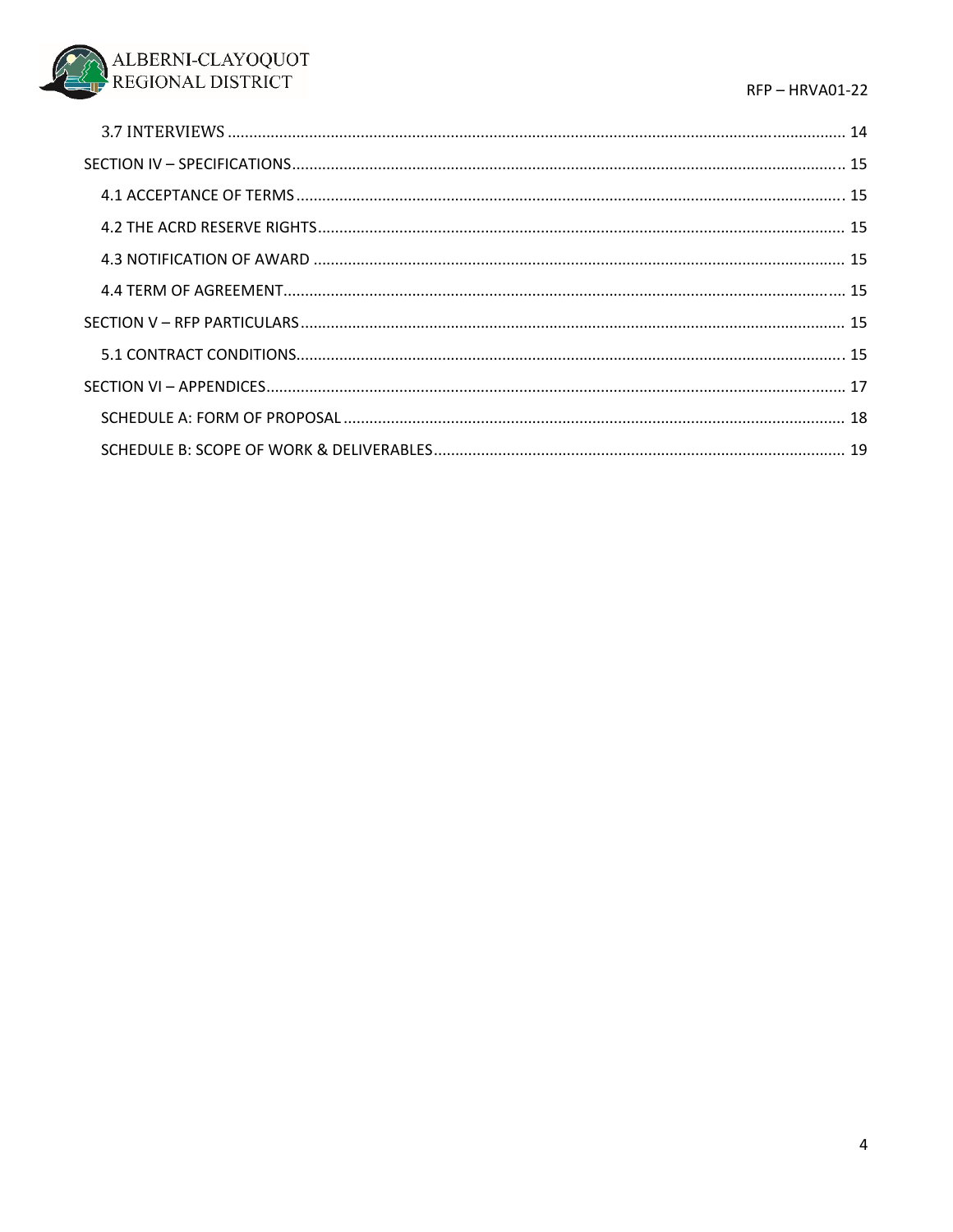

## SECTION I – GENERAL

## 1.1 PURPOSE OF REQUEST FOR PROPOSAL (RFP)

The Alberni‐Clayoquot Regional District (ACRD) is requesting proposals from qualified Consultants to perform a Hazard and Risk Vulnerability Assessment (HRVA). Further details can be found in Schedule B - Scope of Work and Deliverables. The ACRD is committed to providing its citizens with quality customer service, and we expect this same quality of service from our Consultants.

The ACRD may, among the submissions received, deal or negotiate with any party as the ACRD sees fit, and with more than one such party concurrently. In no event will the ACRD be required to offer any modified terms to any other party. The ACRD shall incur no liability to any person as a result of such negotiations or modifications.

## 1.2 BACKGROUND FOR RFP

A HRVA is a critical part of a local government's emergency program and is a requirement mandated by the *Local Authority Emergency Management Regulation of the Emergency Program Act*. An HRVA is a process which identifies the likelihood and severity of consequences a community could experience during an emergency event. This process is facilitated by the analysis of:

Hazards ‐ A source of potential harm, or a situation with a potential for causing harm, in terms of human injury; damage to health, property, the environment, and other things of value; or some combination of these;

Risks – A concept that takes into consideration the likelihood that a hazard will occur, as well as the severity of possible impacts to human health, property, the environment, and other things of value;

Vulnerabilities/Resiliencies – The conditions determined by physical, social, economic and environmental factors or processes which increase or decrease the susceptibility of an individual, a community, assets or systems to the impacts of hazards; and,

Impact – The physical/environmental, social, economic and political consequences or adverse effects that may occur as the result of a hazardous event.

Environmental‐based hazards, such as storms and urban interface wildfires, are increasing in scope, intensity, and frequency throughout the Alberni‐Clayoquot region. These hazards pose a risk to our residents and expose our diverse region to vulnerabilities.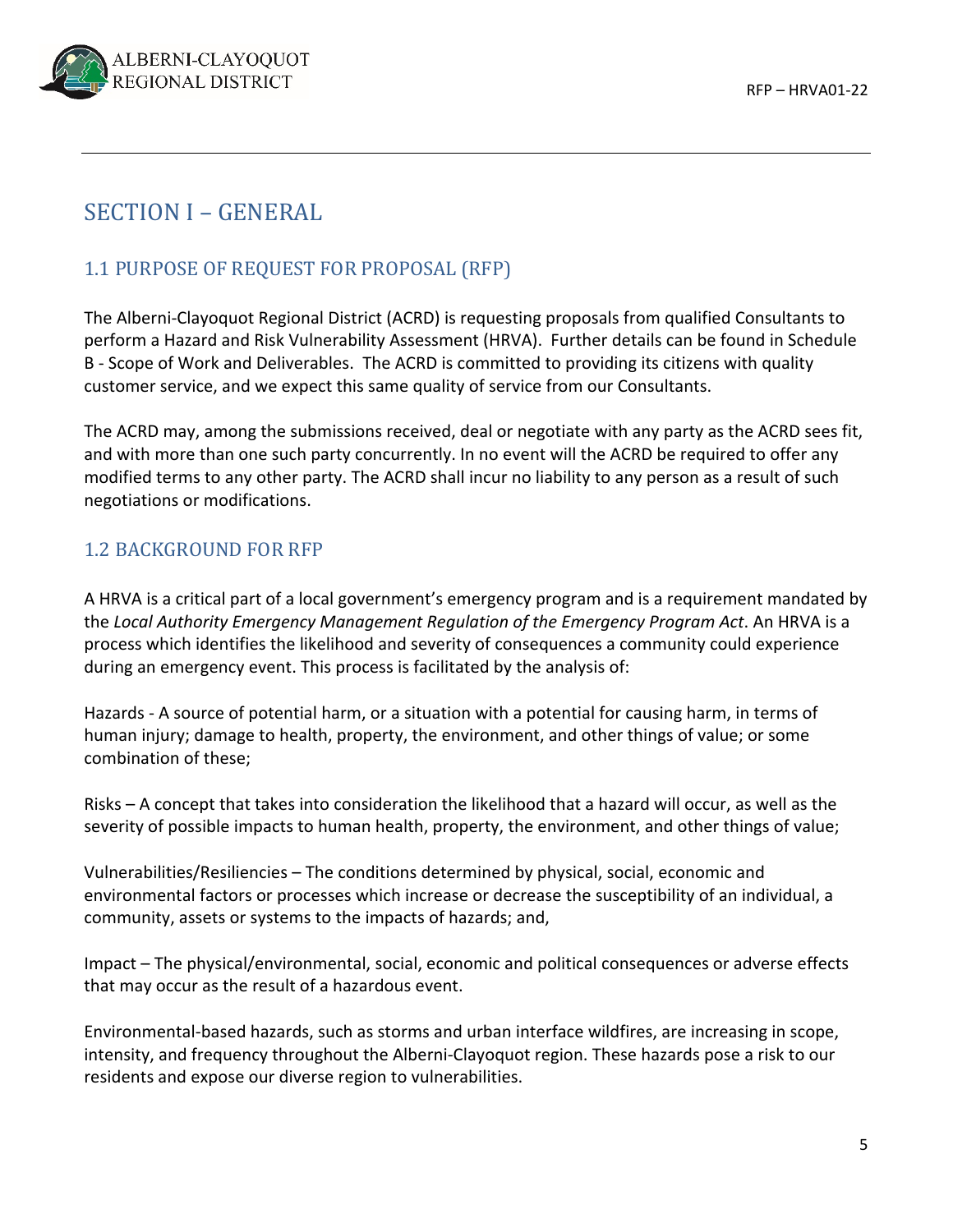

## 1.3 RFP DISTRIBUTION & ENQUIRIES

Due to the ongoing COVID‐19 pandemic, the ACRD will not be opening Proposals in public and reserves the right to open Proposals in public at its sole discretion.

Proponents must ensure that they have received all addenda and the complete RFP. The complete document consists of twenty‐two (22) pages including the Cover Page and Appendices. All enquiries related to this RFP are to be directed in writing, only to Shane Koren (or designate) at the contact address below:

## Shane Koren, Procurement Coordinator

Email procurement@acrd.bc.ca

## 3008 5th ave, Port Alberni

## BC, V9Y 2E3

Information obtained from any other source is not official and should not be relied upon. Enquiries and responses will be recorded and will be distributed to all Proponents who have registered with Shane Koren as having received a copy of this RFP.

## 1.5 RFP TERMINOLOGY

Throughout this RFP terminology is used as follows:

- "must", "mandatory", "required" means a requirement that must be met in order for the proposal to receive consideration;
- "Proponent", "Consultant" means an individual or a company that submits, or intends to submit, a proposal in response to this "Request for Proposal";
- "Proposal" means any proposal made or submitted by anyone in connection with this Request for Proposal or the subject matter hereof;
- "Contract" means a written agreement resulting from this Request for Proposal executed by the Alberni‐Clayoquot Regional District and the Contractor, it being understood that it may be the case that no contract will result;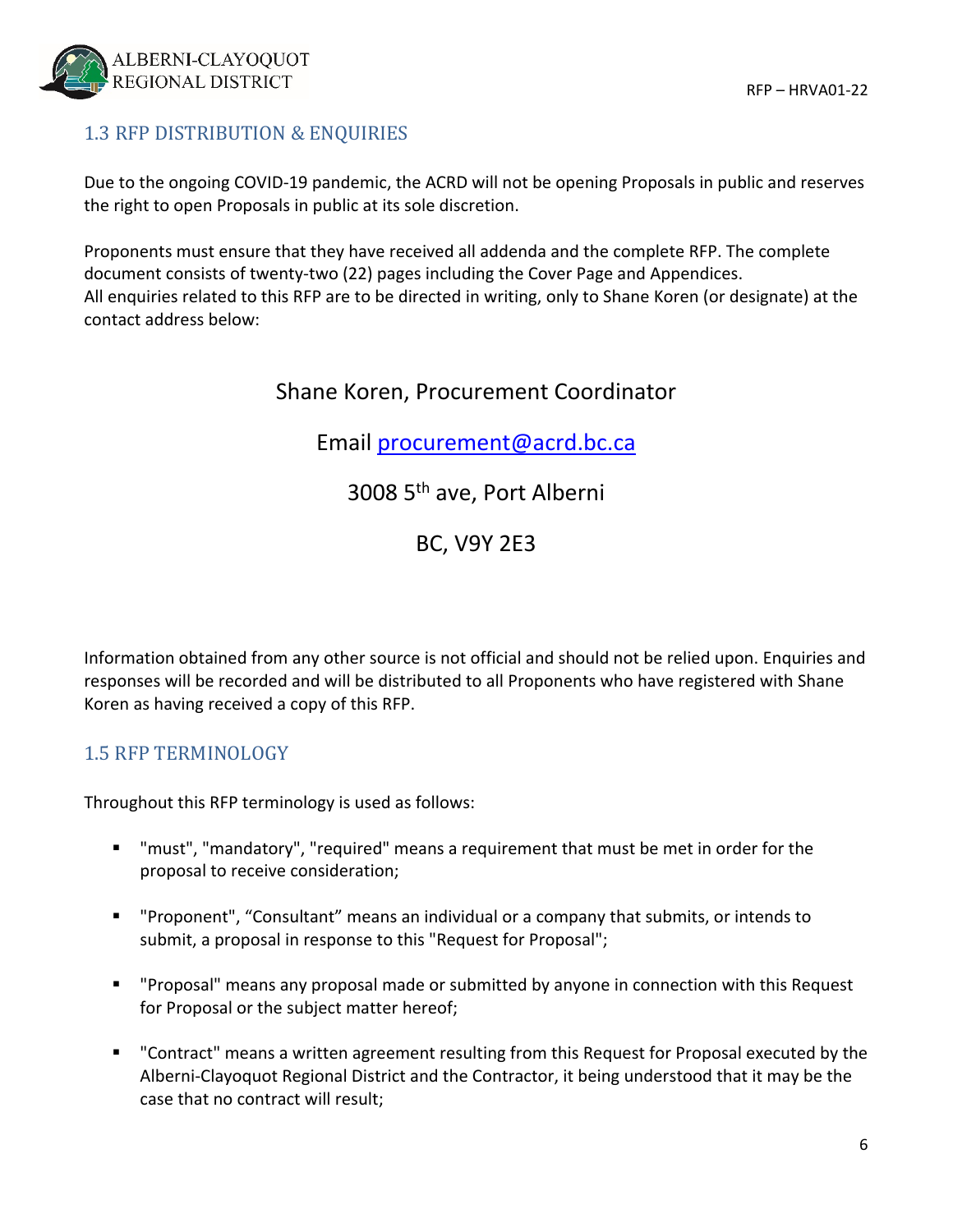

- "ACRD" means the Alberni-Clayoquot Regional District;
- "ACRD Website" means www.acrd.bc.ca;
- "Contractor" means the Proponent(s) who is/are awarded and enters into an Agreement with the Alberni‐Clayoquot Regional District for the Services as a result of this RFP.
- "Evaluation Team" means the team appointed by the ACRD;

## SECTION II – TERMS & CONDITIONS

## 2.1 ESTIMATED TIME FRAME

The following timetable outlines the anticipated schedule for the RFP and contract process. The timing and the sequence of events resulting from this RFP may vary and shall ultimately be determined by the ACRD.

| <b>EVENT</b>                       | <b>ANTICIPATED DATE</b> |
|------------------------------------|-------------------------|
| Request for Proposal is issued     | May 3, 2022             |
| Deadline for receipt of questions  | May 17, 2022 @ noon     |
| Addenda issued (if required)       | May 19, 2022            |
| <b>Request for Proposal closes</b> | May 30, 2022 @ 4:00 PM  |
| Award Date                         | June 8, 2022            |
| Services commencement date         | June 15, 2022           |

## 2.2 RESPONSIBILITY OF PROPONENT

Proponents shall be responsible for informing themselves as to the contents and requirements of this RFP. Each proponent is solely responsible to ensure that they have obtained and considered all information necessary to understand the requirements of this RFP and to prepare and submit their proposal. The ACRD will not be responsible for any loss, damage or expense incurred by a proponent as a result of any inaccuracy or incompleteness in this RFP, or as a result of any misunderstanding or misinterpretation of the terms of the RFP on the part of any proponent.

## 2.3 EVALUATION

An evaluation committee will be reviewing the proposal submissions. The ACRD reserves the right to accept any or none of the proposals submitted.

## 2.4 PROPOSAL SUBMISSION/CONDITIONS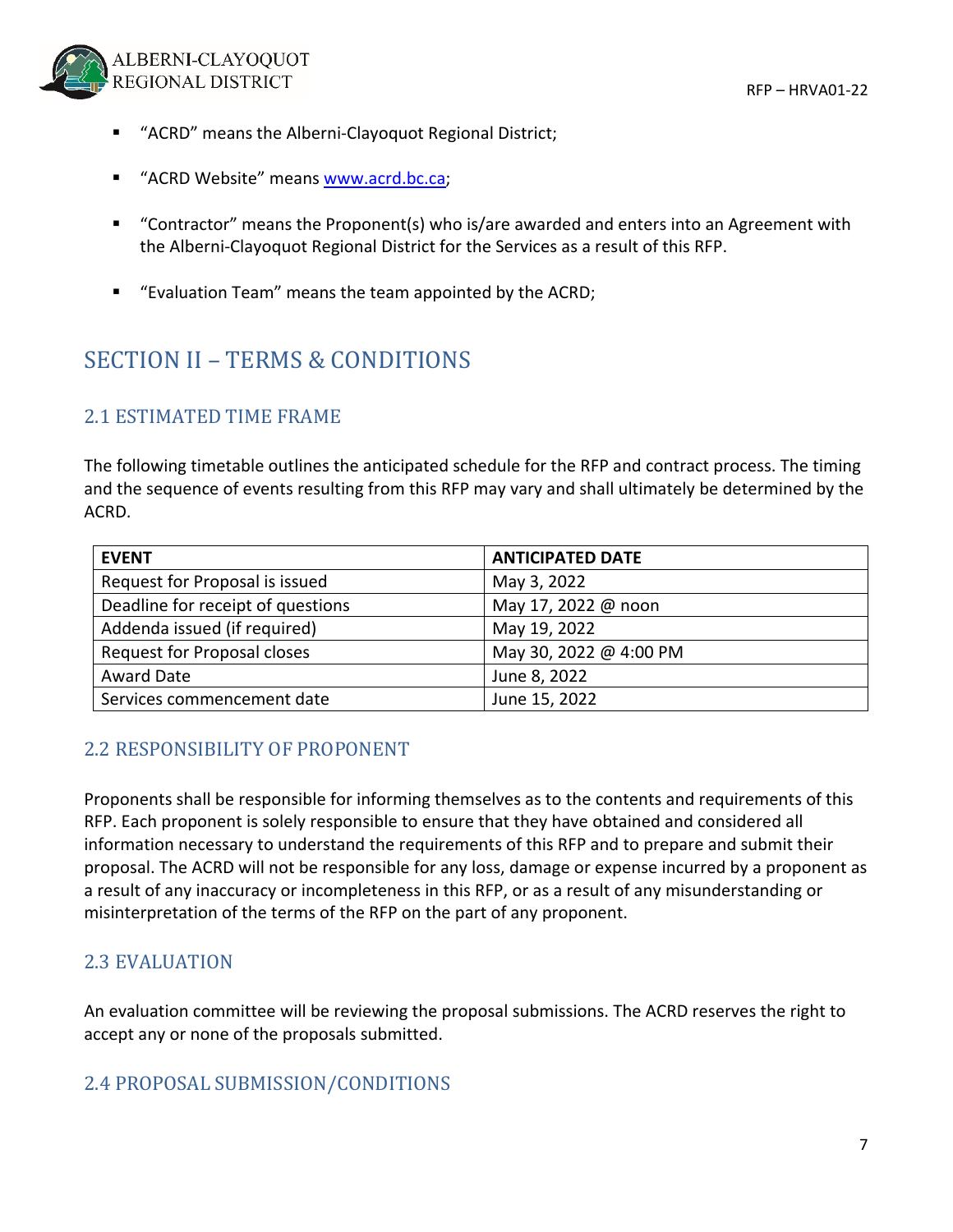

### 2.4.1 Proposal Submission

Proposal submissions must include a completed Proposal Submission Form, with all addenda acknowledged.

The Proponent's Submission Form must be fully and properly completed and conform to these Instructions for Submission. Submissions which are incomplete, conditional or obscure may be rejected. Late proposals will not be accepted.

Proposal submissions must be received **no later than 4:00 PM local time on May 30, 2022** in order to be considered.

Proposals on paper must be submitted in a sealed envelope, clearly marked "Request for Proposal HRVA01‐22 – Hazard and Risk Vulnerability Assessment", and directed to the person identified under the Submission Details of this Request for Proposal.

Proponents mailing proposals, or sending by courier, should allow sufficient delivery time to ensure the timely receipt by Shane Koren. Alternatively, Proposals may be submitted by email with the subject line "Request for Proposal HRVA01‐22 – Hazard and Risk Vulnerability Assessment", to the person identified under the Submission Details of this RFP. If the Proponent chooses to submit by email the following risks are assumed

- 1. Delays in delivery
- 2. Rejection of the email
- 3. Emails may be delayed or rejected due to spam, virus software, or malware
- 4. Inboxes may become too full
- 5. The email may be missed and not identified as a submission

### 2.4.2 Enquiries, Errors, Omissions and Addenda

All communications regarding the submission must be directed to the person(s) identified under the Submission Details of this RFP.

Proponents must obtain their own information on all matters and things that may in any way influence them in making their submissions.

Proponents must satisfy themselves in all respects as to the risks and obligations to be undertaken by them in order to fulfil their obligations.

Communications to the ACRD may be made only by Proponents and not by prospective subcontractors, material suppliers or others.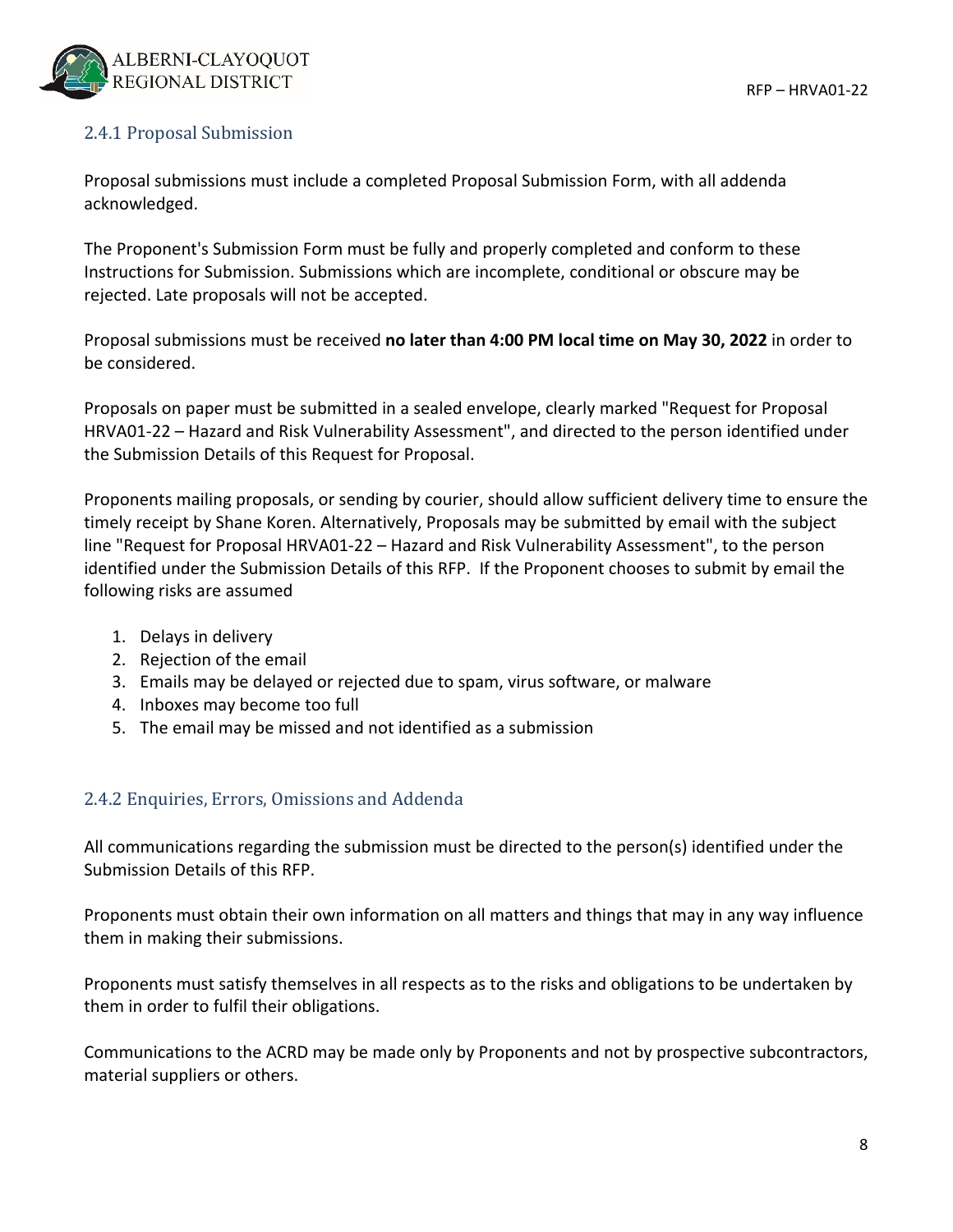While the ACRD has taken considerable effort to ensure an accurate representation of information in this RFP, the information contained is supplied solely as a guideline for Proponent. The information is not guaranteed or warranted accurate by the ACRD, nor is it necessarily comprehensive or exhaustive. Nothing in this RFP is intended to relieve the Proponent from forming their opinions and or conclusions with respect to the goods and services as described by this RFP. If a Proponent discovers any inconsistency, discrepancy, ambiguity, or omission in the Proposal Documents, it must notify Shane Koren immediately in writing.

The ACRD may provide additional information, clarification or modification by written addenda. All such addenda shall be incorporated into and become part of the Proposal Documents. The ACRD shall not be bound by verbal or other information explanations or clarifications not contained in such addenda.

Proponents should note that the Proposal Submission Form requires an acknowledgement of receipt of all addenda. Parties submitting proposals are responsible to ensure that they are aware and have received all addenda, and are advised to check immediately prior to submitting their Proposal Submission Form.

The ACRD will assume that all statements, verbal or in writing, made by persons submitting Proposals are true, accurate, complete and not misleading. All such statements will constitute representations and warranties made to the ACRD.

Requirements outlined in the RFPs shall not be interpreted in a way that would exclude warranties as to fitness for the purpose, suitability, or any other implied warranties.

## 2.4.3 Conditions

Proponents are advised that after receipt of proposals they may be required to provide to the ACRD additional information concerning themselves or their Proposal including further details or breakdowns, and additional information to clarify whether a proposal meets the mandatory requirements set out in this RFP

Proposals which contain qualifying conditions or otherwise fail to conform to these Instructions for Submissions may be disqualified or rejected.

## 2.4.4 Freedom of Information and Privacy Protection Act (FOIPPA)

The ACRD advises Proponents that submissions may be subject to the provisions of *FOIPPA* and *the Community Charter*. Proponents who wish to ensure particular parts of their submission are protected from disclosure under *FOIPPA* should specifically identify those portions that constitute a) trade secrets, and b) that are supplied in confidence, and c) the release of which could significantly harm their competitive position. Information that does not meet all three of the foregoing criteria may be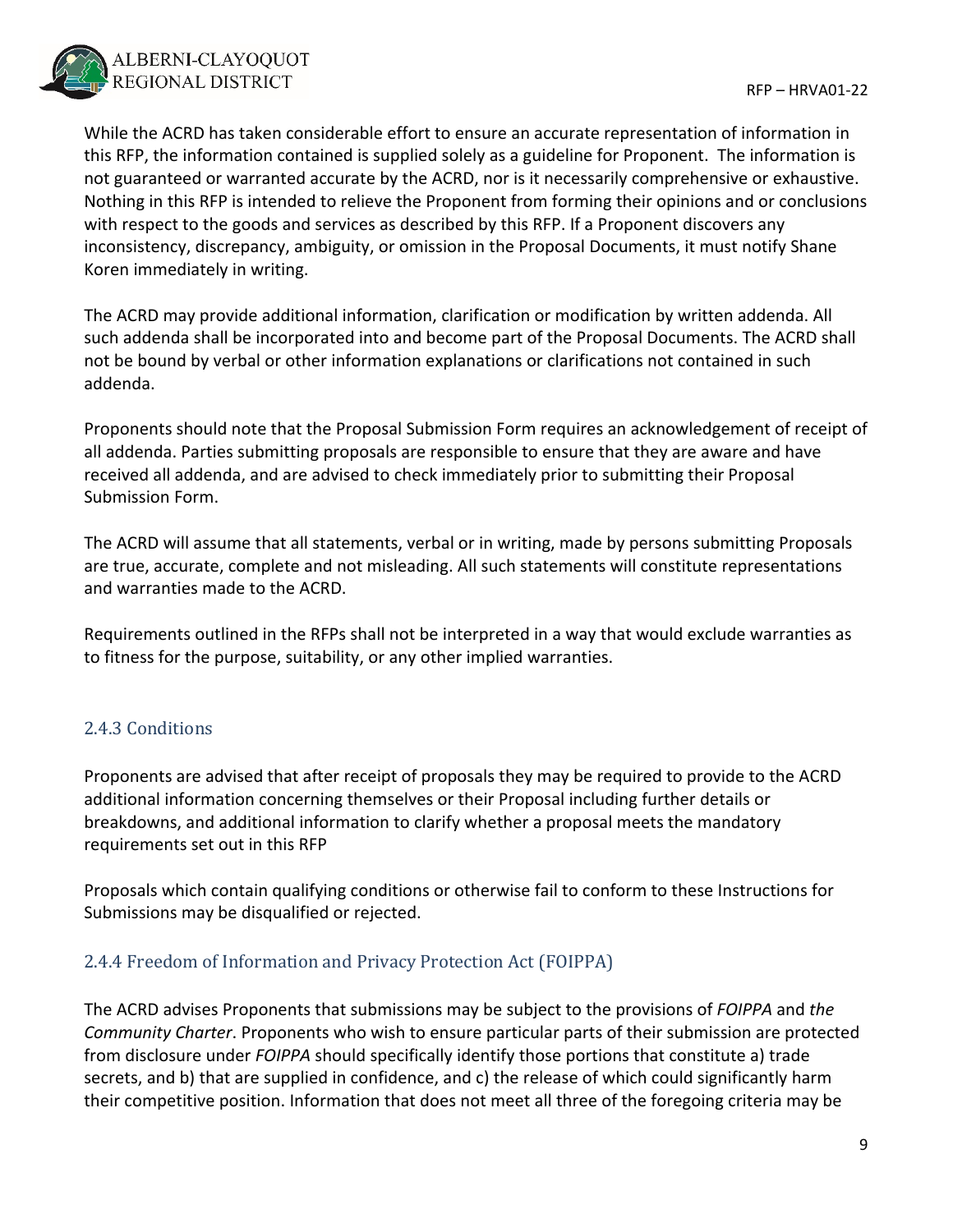

subject to disclosure to third parties. Personal information provided in the submission will be collected pursuant to *FOIPPA* and the *Community Charter*. The personal information will not be released except in accordance with the *FOIPPA*.

### 2.4.5 Confidentiality

All submissions become the property of the ACRD and will not be returned to the Proponent. All submissions will be held in confidence by the ACRD unless otherwise required by law.

### 2.4.6 Conflict of Interest and Legal Proceedings

Proposals will not be evaluated if the Proponent's current or past corporate or other interests are, in the reasonable opinion of the ACRD, deemed or perceived to be a conflict of interest in connection with this RFP or the activities or mandate of the ACRD.

The ACRD reserves the right to disqualify or reject a proposal in whole or in part where the Proponent or its directors, officers, shareholders or any person associated with the Proponent has a claim or has initiated a claim or legal proceeding against the ACRD with respect to any previous contracts, tenders or business transactions.

### 2.4.7 Changes to Proposal

By submission of a clear and detailed written notice, the proponent may amend or withdraw its proposal prior to the closing date and time. The Proponent will not change the wording of its Proposal after closing and no words or comments will be added to the Proposal unless requested by the ACRD for clarification.

### 2.4.8 Proponent's Expenses

Proponents are solely responsible for their own expenses in preparing and submitting Proposals and for any meetings, negotiations or discussions with the ACRD or its representatives and consultants, relating to or arising from this RFP. The ACRD and its representatives, agents, consultants and advisors will not be liable to any Proponent for any claims, whether for costs, expenses, losses or damages, or loss of anticipated profits, or for any other matter whatsoever, incurred by the Proponent in preparing and submitting a Proposal, or participating in negotiations for an Agreement, or other activity related to or arising out of this RFP.

## 2.5 ADDENDA

If the ACRD determines that Addendum or Question & Answer response is necessary, the ACRD will post an Addendum on the ACRD and Bid BC Websites and shall become part in parcel of the RFP Document(s).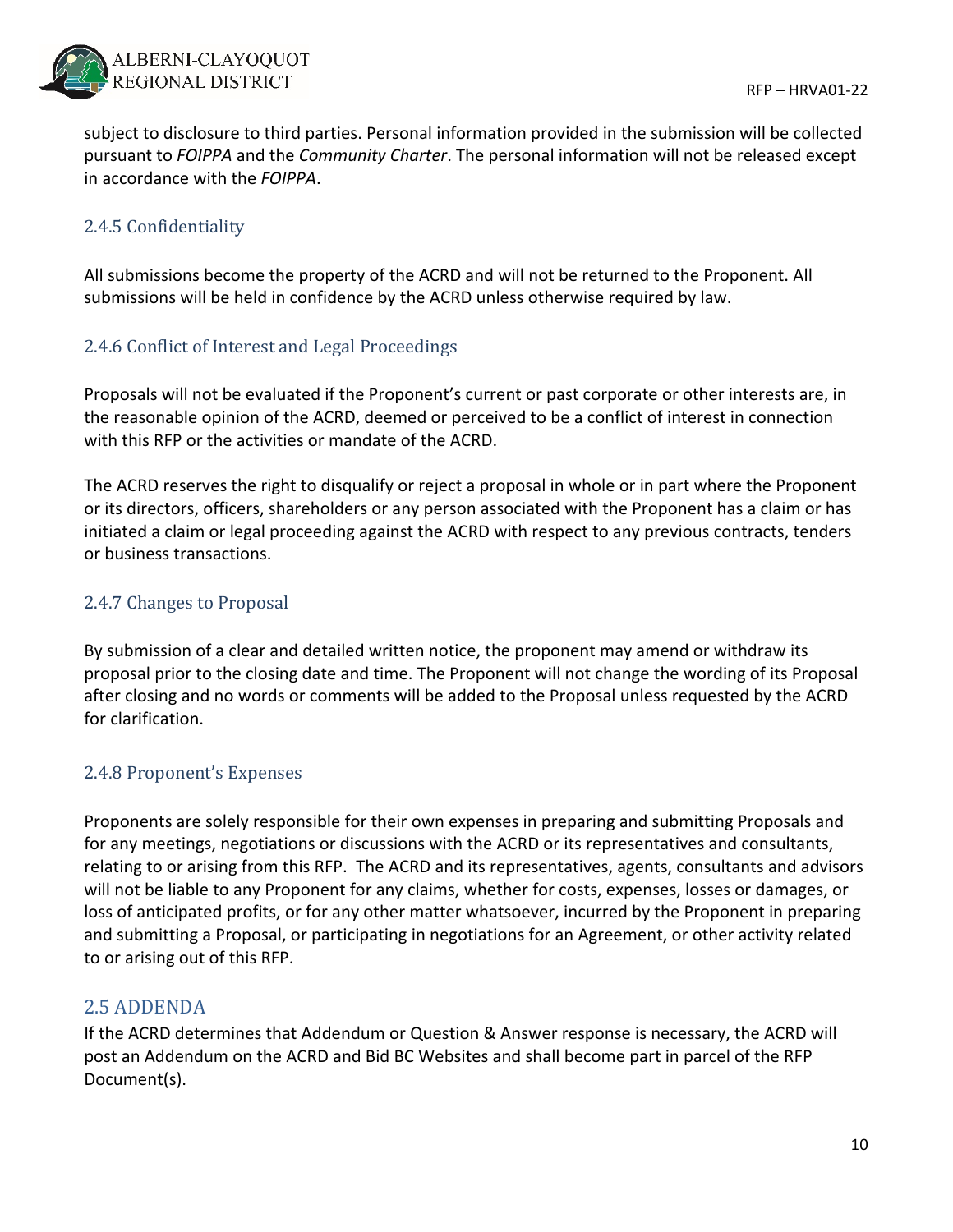

- Questions for clarification that alter the method, pricing and or specifications of the submissions will be posted in the form of an Addenda and must be signed and included with the submission.
- Questions for clarification that do not alter the method and pricing of the submission will be posted in the form of a Question and Answer document and will not require to be signed and returned with the submission.

It is the responsibility of the Proponent to ensure that it has retrieved any Addenda as posted. Proponents are required to check the ACRD's Website for all information.

## 2.6 OFFER ACCEPTANCE

Proponents are requested to keep their proposals open for acceptance for a period of thirty (30) days after the closing date for receipt of proposals. Proposals will be assessed during the evaluation of the proposals and any alteration could adversely impact the evaluation and ranking of the proposals

## 2.7 EVALUATION TEAM & CRITERIA

The evaluation of Proposals will be undertaken on behalf of the ACRD by the Evaluation Team. The Evaluation Team will give written recommendation for the selection of a Preferred Proponent(s) to the ACRD Board.

The Evaluation Team will compare and evaluate all Proposals to determine the Proponent's strength and ability to provide the Services in order to determine the Proposal which is most advantageous to the ACRD; using the following criteria:

| <b>Evaluation Criteria</b>           | <b>Points</b> | Weighting | <b>Max</b>   | <b>Section</b> |
|--------------------------------------|---------------|-----------|--------------|----------------|
|                                      |               |           | <b>Score</b> |                |
| <b>Experience and Qualifications</b> | ′10           | 2.0       | 20           | 3.1            |
| <b>Project Understanding</b>         | /10           | 2.5       | 25           | 3.2            |
| Approach and Schedule                | ′10           | 2.5       | 25           | 3.3            |
| Social Procurement                   | /10           | 0.5       | 5            | 3.4            |
| References                           | ′10           | 1.0       | 10           | 3.5            |
| Total (Non Monetary)                 |               |           | 80           |                |
|                                      |               |           |              |                |
| Price                                | 20            | N/A       | 20           | 3.6            |
| Total                                |               |           | 100          |                |

### **Prices will be evaluated on a value per point basis: (Lowest Price / Proponent price)\*20.**

Points will be assigned for each criteria based on the information provided in the RFP. Scoring shall be awarded on a scale of 0 to 10, where the range is defined as follows: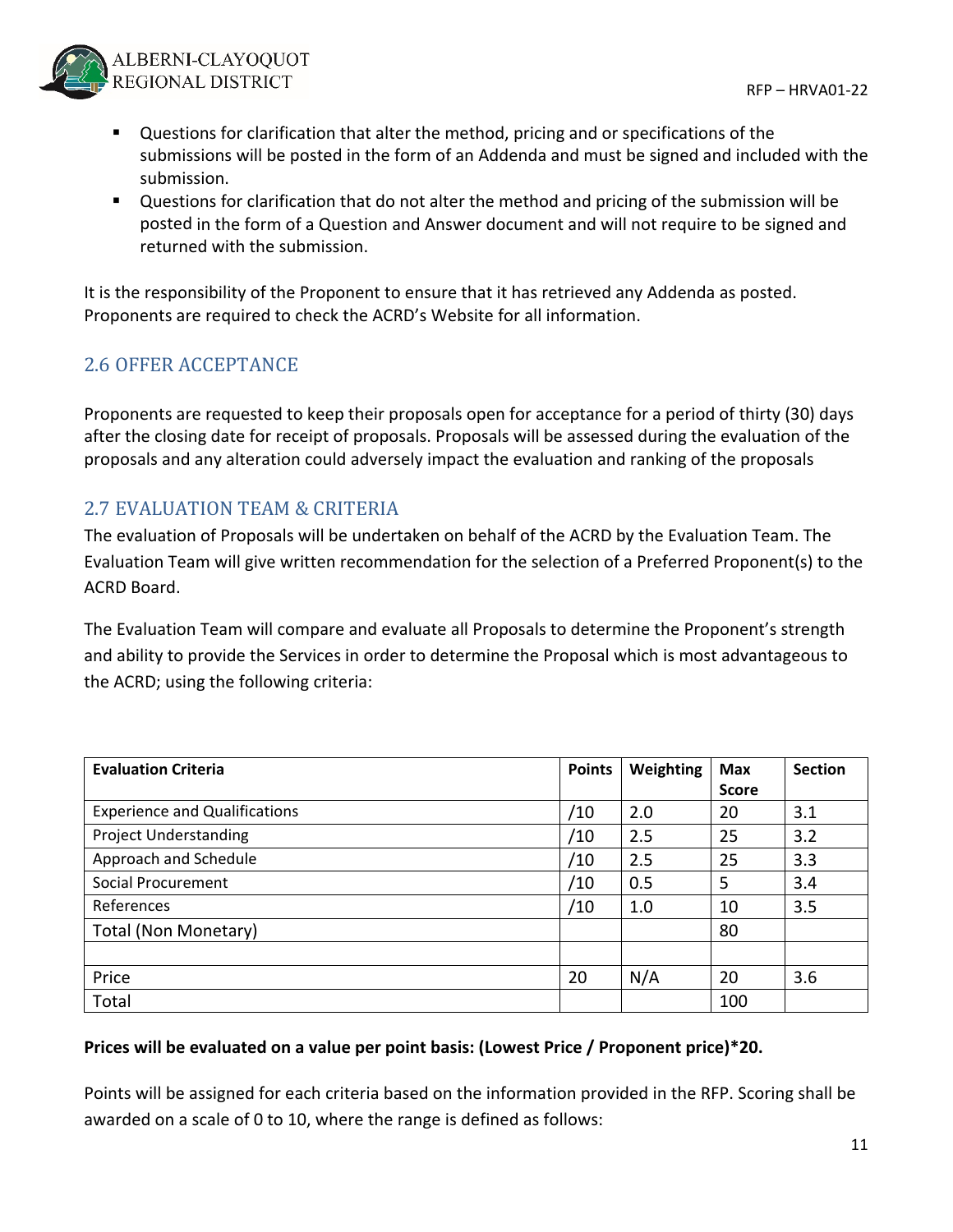

|          | Incomplete response                |  |  |  |  |
|----------|------------------------------------|--|--|--|--|
|          | Doesn't meet expectations          |  |  |  |  |
| $0 - 3$  | Missing/mismatched attributes      |  |  |  |  |
|          | Poor level of details in response  |  |  |  |  |
|          | Unsupported claim(s)               |  |  |  |  |
|          | Mostly complete response           |  |  |  |  |
|          | Partially meets expectations       |  |  |  |  |
| $4 - 7$  | Partially fits desired attributes  |  |  |  |  |
|          | Medium level of detail in response |  |  |  |  |
|          | Partially supported claim(s)       |  |  |  |  |
|          | Meets or exceeds expectations      |  |  |  |  |
| $8 - 10$ | Strongly fits desired attributes   |  |  |  |  |
|          | High level of detail in response   |  |  |  |  |
|          | Well-supported claim(s)            |  |  |  |  |

Note: Ratings have been noted in the Points column, and evaluation within each area of evaluation criteria will be done at the complete and total discretion of the Alberni‐Clayoquot Regional District. Note: Ratings have been noted in the Points column, and evaluation within each area of evaluation criteria will be done at the complete and total discretion of the ACRD. Submission to RFP, which is to be completed by the Proponent, must align with the above criteria.

## 2.8 NEGOTIATIONS

The top-ranked Proponent will be invited to enter into direct contract negotiations to finalize the agreement with the ACRD.

Negotiations will not constitute a legally binding offer to enter into a contract on the part of the ACRD or the proponent and there will be no legally binding relationship created with any proponent prior to the execution of a written agreement.

The Alberni Clayoquot Regional District may terminate contract negotiations with any proponent and enter into contract negotiations with the next highest-ranked proponent if, in the opinion of the ACRD at any time, the contract negotiations with the initially selected proponent will not be satisfactorily completed in its best interests.

The ACRD may, at its sole discretion, reject any or all Proposals at any time throughout the proposal evaluation, proponent selection, or contract negotiation process.

# SECTION III – SUBMISSION REQUIREMENTS

It is the sole responsibility of each Proponent to ensure their Proposal contains all required information. Failure to follow the instructions contained in this RFP may result in the Proposal being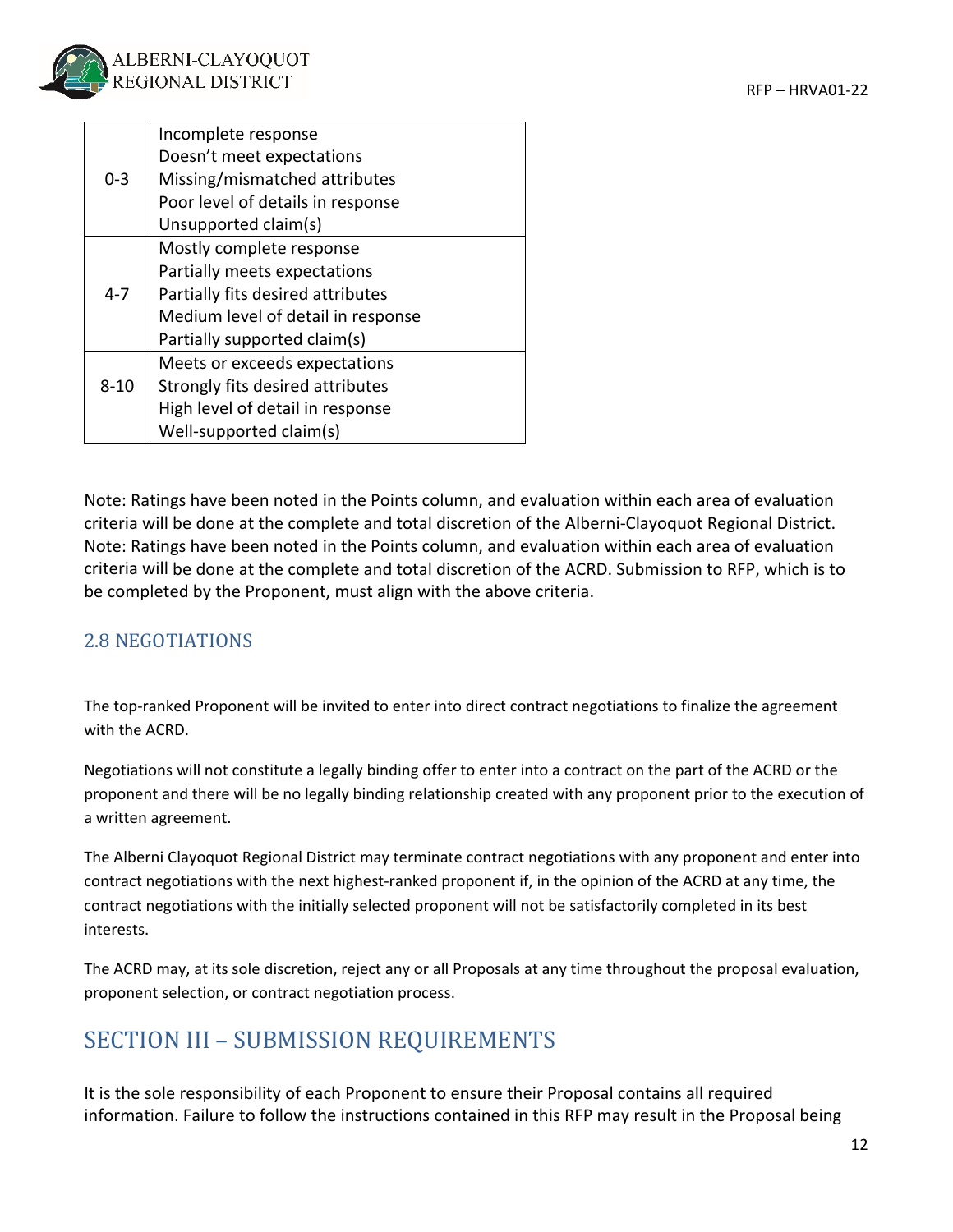

deemed non‐compliant in which case, it will be returned to the Proponent and receive no further consideration.

#### **Schedule "A" contains the Form of Proposal and must be submitted with each proposal.**

**Schedule "B" contains Scope of Work details and Deliverables. Please refer to this, when applicable, when responding to the below.**

#### **The budget for this project is a maximum of \$40,000.00 including all fees and expenses.**

Note: Although every attempt will be made to meet all dates, the ACRD reserves the right to modify any or all dates at its sole discretion at any time.

## 3.1 EXPERIENCE & QUALIFICAITONS

- Letter of introduction
- Proponent's relevant experience and qualifications in delivering services similar to those required by the RFP;

## 3.2 PROJECT UNDERSTANDING

- Proponents should clearly demonstrate their understanding of the project requirements outlined in the RFP in their proposal. Identify the key goals that you expect to address through this project and discuss how your team will deliver on these goals.
- Proponents should provide access to at least one example of a HRVA produced by your team.

## 3.3 APPROACH AND SCHEDULE

- Provide a schedule for completion of tasks and deliverables identified in your work plan. Clearly show milestone dates for completion of key deliverables.
- Clearly identify how you intend to engage with, and communicate information and results, to stakeholder advisory groups and a broader audience as requested. Clearly indicate your proposal's assumptions for the number, and timing, of stakeholder meetings throughout this project. Clearly indicate your proposal's assumptions for the number, and timing, of presentations.
- Outline your approach to communications and project management throughout the project, including timing, form and general content of progress updates to ACRD project staff.
- Discuss how you will work with the ACRD on review and input respecting deliverables. Clearly outline time allotted in your schedule for reviews and revisions.
- Clearly identify all services included in this proposal along with any optional, excluded services, or those services assumed to be provided by others.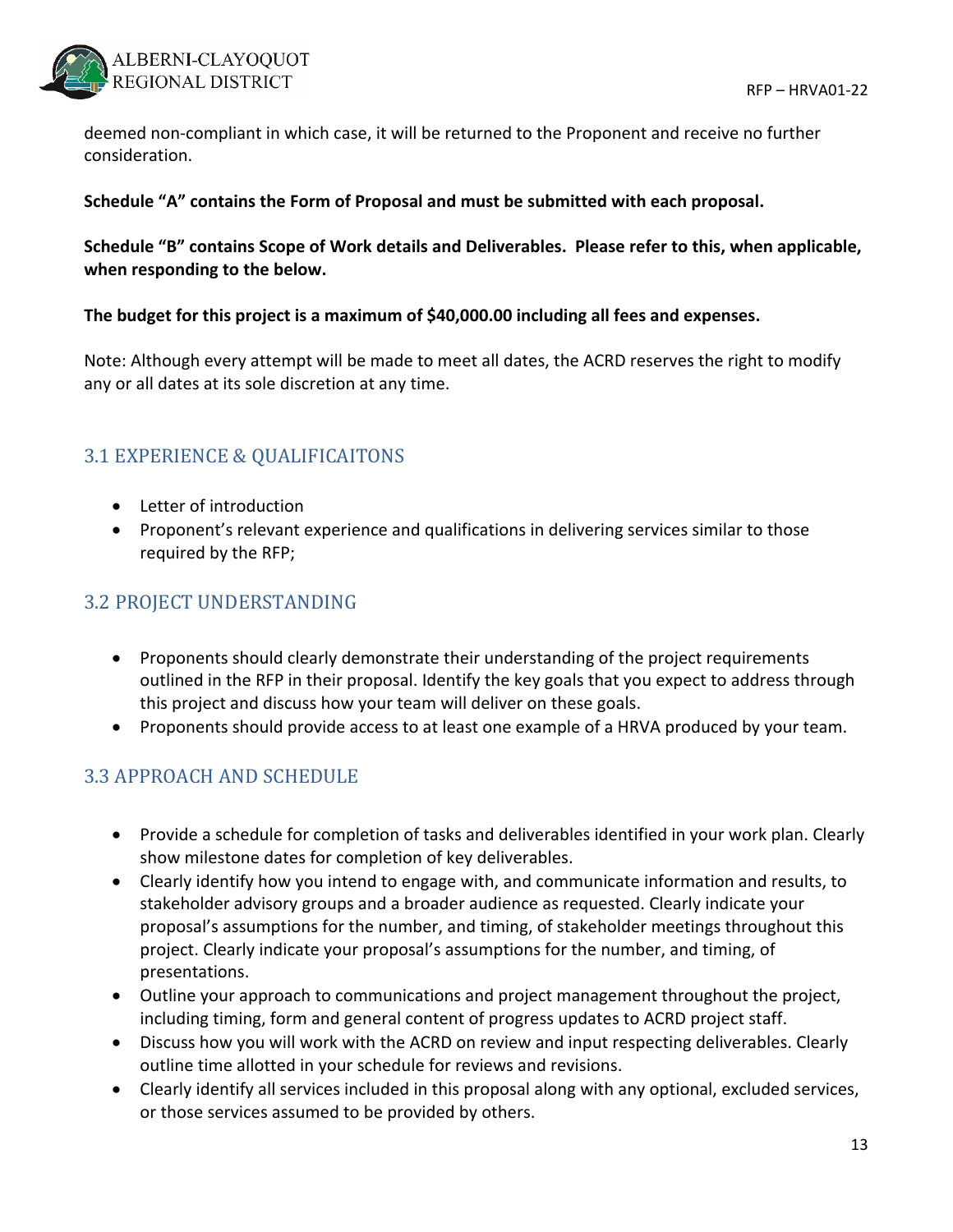## 3.4 SOCIAL PROCUREMENT

Please complete the table below concerning the application of Social Procurement principles and practices in your operations and/or performance of works. Contractors may be required to provide certificates and / or 3rd party validation where applicable.

|                | <b>Social Procurement Principles</b><br>or Practices                                                                                                                                          | Yes | <b>No</b> | <b>Describe where applicable</b> | <b>Maximum</b><br><b>Points</b> |
|----------------|-----------------------------------------------------------------------------------------------------------------------------------------------------------------------------------------------|-----|-----------|----------------------------------|---------------------------------|
| $\mathbf{1}$   | In the last three years, has the<br>Proponent implemented any<br>programs or initiatives to ensure<br>greater economic opportunity<br>and community integration for<br>equity-seeking groups? |     |           |                                  | 5                               |
| $\mathfrak{p}$ | Does the Proponent work with<br>employment support services or<br>contract within the communities<br>you operate?                                                                             |     |           |                                  | 5                               |
| 3              | Does the Proponent work with<br>Social Enterprises in any manner?                                                                                                                             |     |           |                                  | 5                               |

## 3.5 REFERENCES

Proponents shall include three (3) references of relevant experience for which they have provided similar services. With each reference, proponents shall include the organization's name, address, phone number, as well as the name and position of a person the ACRD may contact at the organization. The ACRD reserves the right to contact references without prior notification to the proponent.

### 3.6 PRICE

Proponents should state the hourly rate and estimated hours as follows:

| <b>Hourly Rate</b> | <b>Hours to Completion</b> | <b>Total Price</b> |
|--------------------|----------------------------|--------------------|
|                    |                            |                    |
|                    |                            |                    |

## 3.7 INTERVIEWS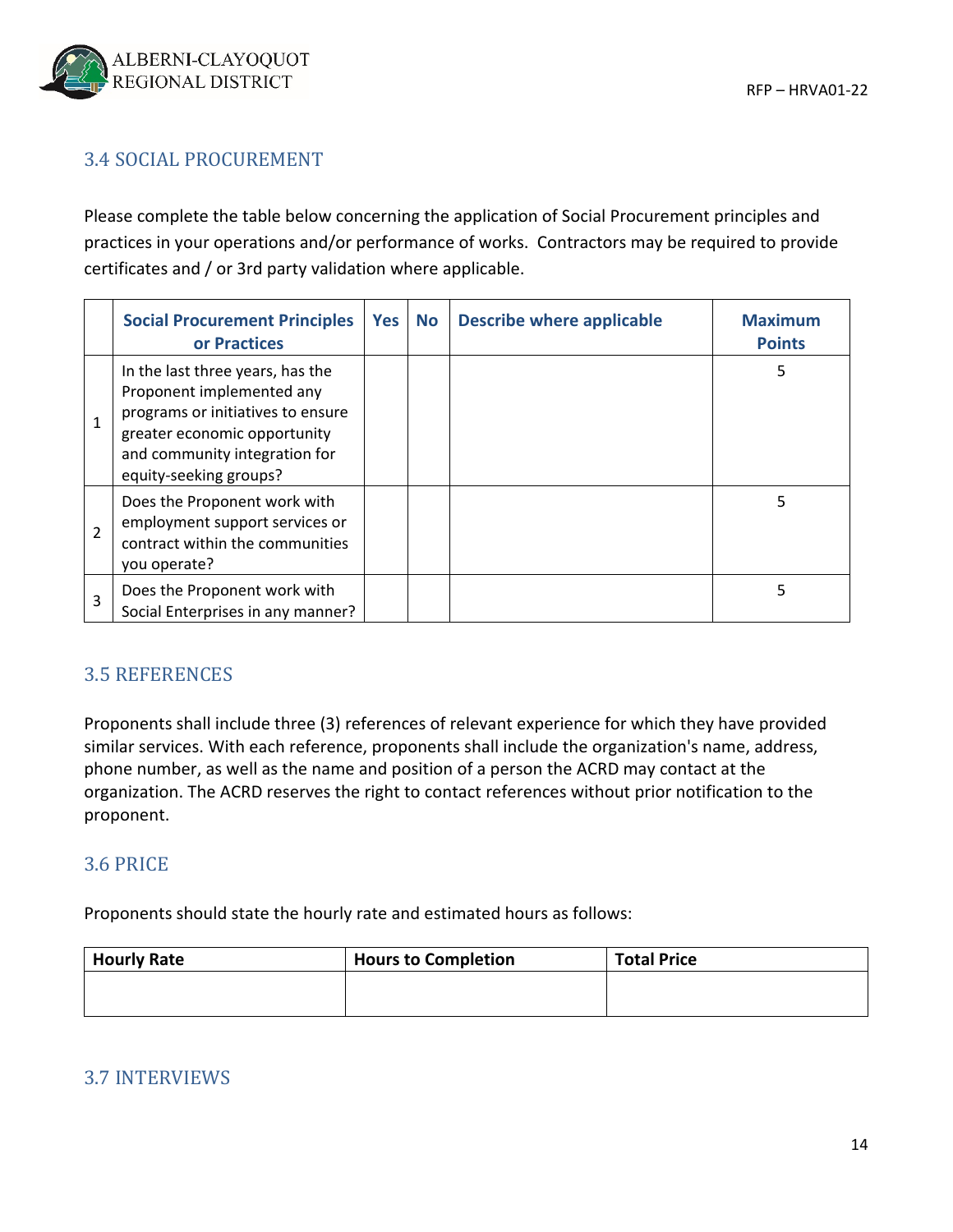

Due to the global pandemic, no in‐person interviews will be permitted with the Evaluation Team. The Evaluation Team may, at its discretion, invite some or all of the Proponents to a conference call or video interview to provide clarification of their Proposals. In such event, the Evaluation Team will be entitled to consider the answers received in evaluating Proposals.

## SECTION IV – SPECIFICATIONS

## 4.1 ACCEPTANCE OF TERMS

All the terms and conditions of this RFP are assumed to be accepted by the Proponent and incorporated in its Proposal.

## 4.2 THE ACRD RESERVE RIGHTS

The ACRD reserves the right to:

- 1. Waive any irregularity or insufficiency in any Proposal, whether material or not;
- 2. Accept the Proposal which is deemed most favorable to the interest of the ACRD;
- 3. Accept any Proposal in whole or in part;
- 4. Negotiate with the selected Proponent(s);
- 5. Contact references other than, or in addition to, those furnished by the Proponent.

## 4.3 NOTIFICATION OF AWARD

If negotiations result in agreement on the terms of a contract, the successful Proponent(s) will be notified in writing and required agreeable obligations will need to be fulfilled before the executing the Contract.

### 4.4 TERM OF AGREEMENT

It is anticipated that the Contract term, upon acceptance of proposal(s), shall be June 15, 2022 – March 31, 2023.

## SECTION V - RFP PARTICULARS

The ACRD will require the selected Proponent to undertake the following responsibilities in accordance with the following. It is anticipated that the below sections 5.1, 5.2 and 5.3 will be incorporated into the contract with the successful Proponent(s).

## 5.1 CONTRACT CONDITIONS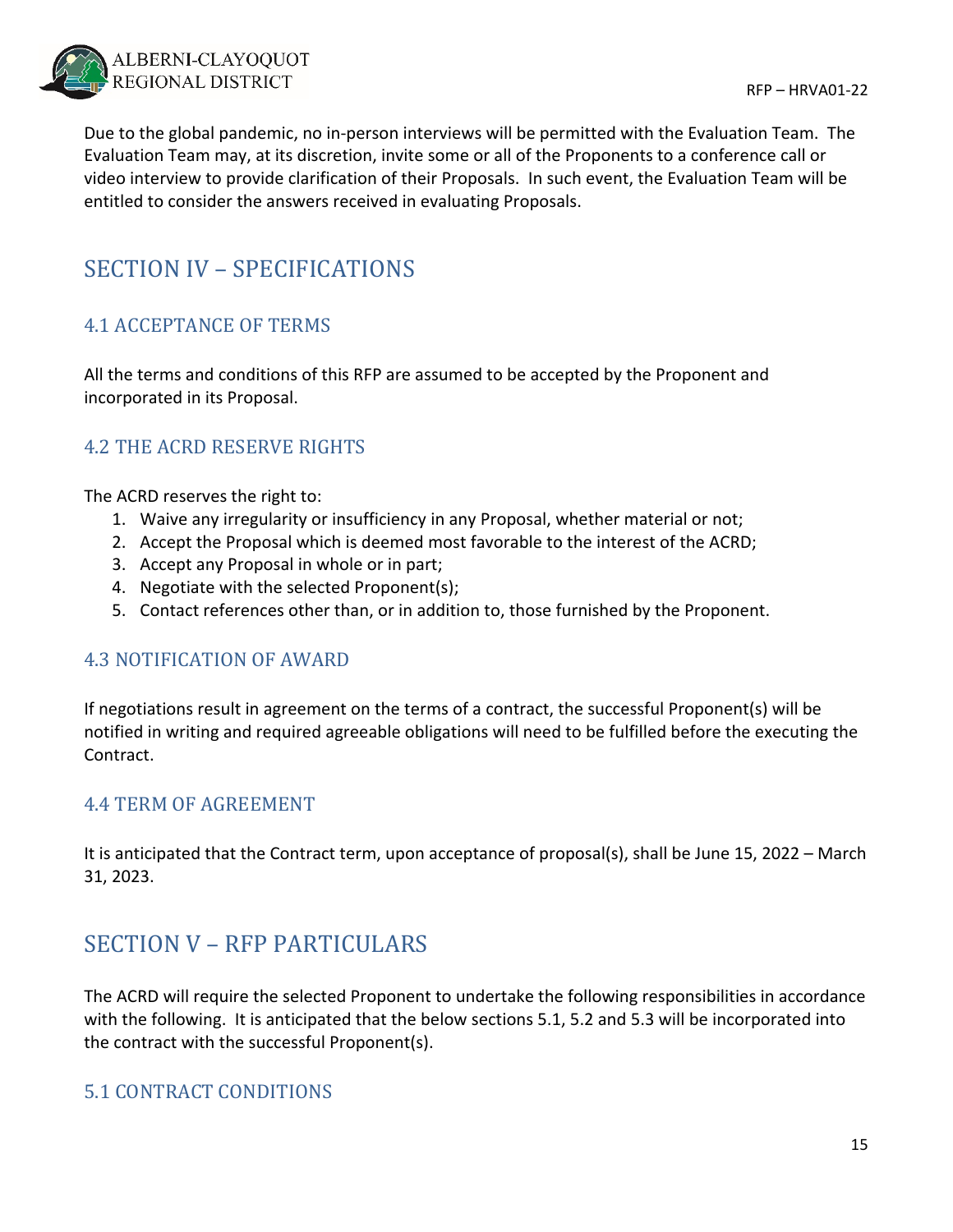

The Proponent will be required to provide the ACRD with evidence of the following **upon execution and delivery of the Contract**

- General Liability Insurance (\$2,000,000.00)
- Letter of Good Standing from WorkSafe BC or WorkSafe BC Personal Optional Protection

The Proponent must adhere to the following **upon execution and delivery of the Contract**

All Public Health Orders within the jurisdiction being operated in

The Proponent will be required to provide the ACRD with evidence of the following **upon closure of the Contract**

Delivery of web ready files sized to 10 MB or less for all reports that are created for public consumption, including attachments for staff reports that will be posted to the ACRD website.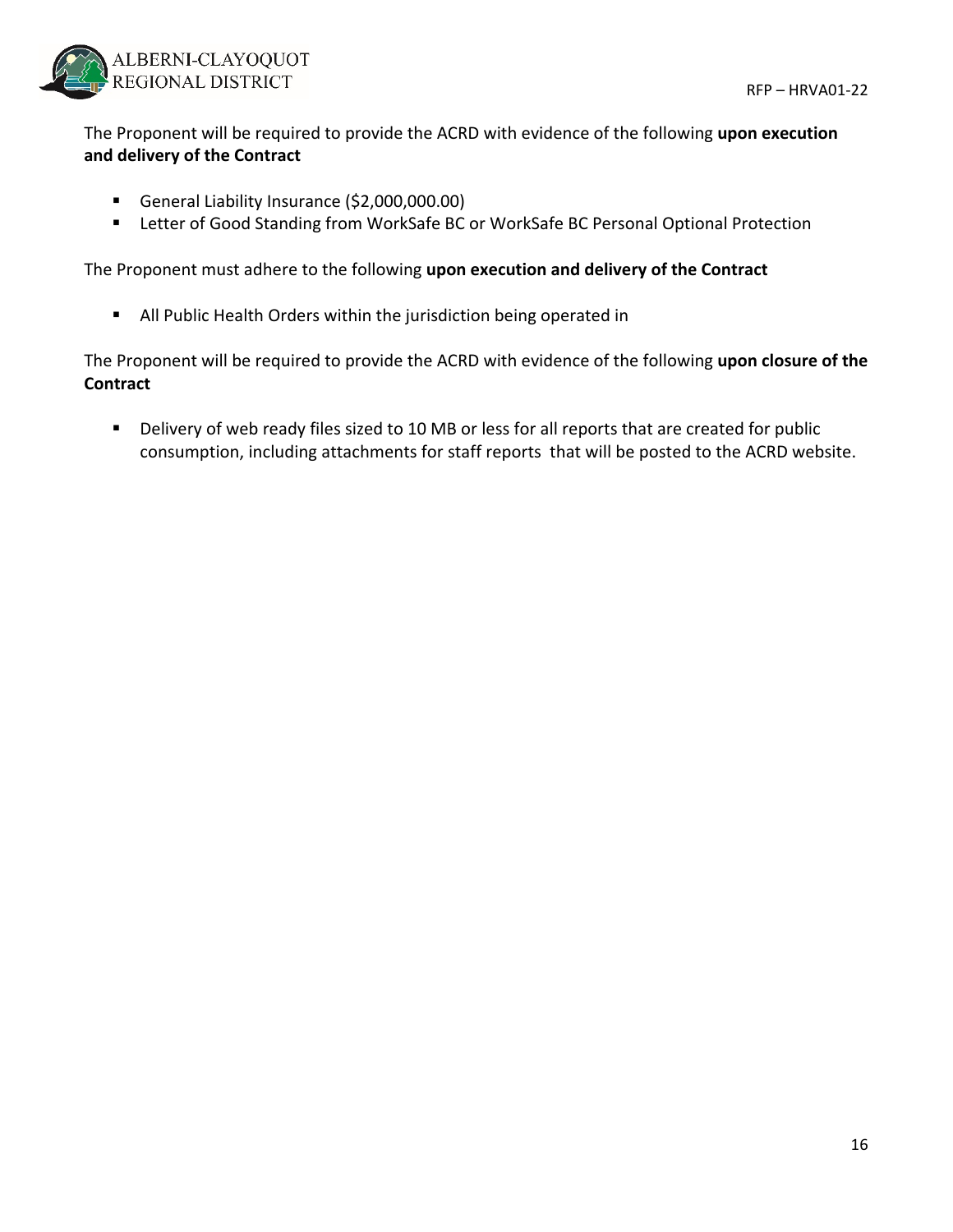

## SECTION VI – APPENDICES

Schedule A – Form of Proposal

Schedule B – Scope of Work and Deliverables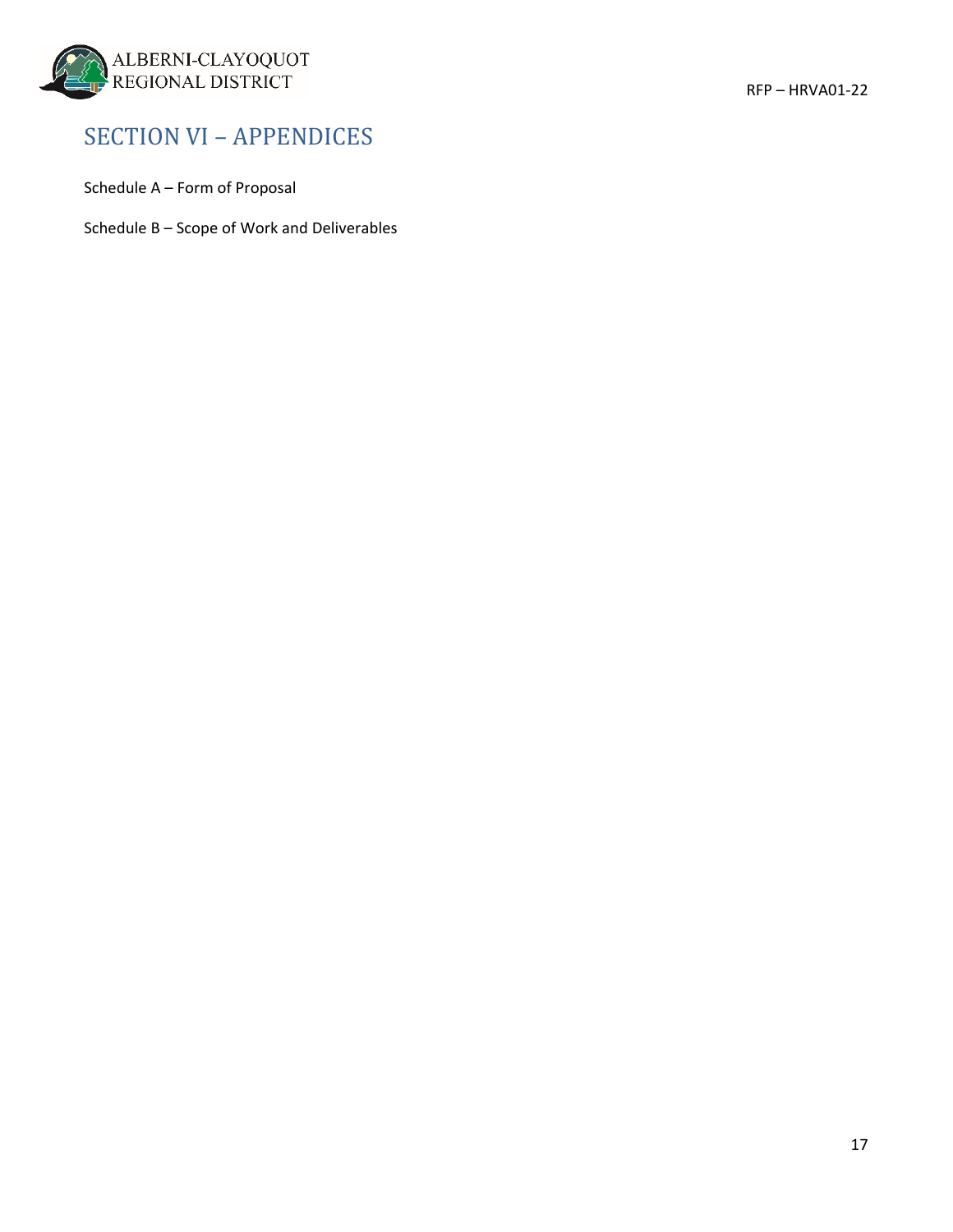

### SCHEDULE A: FORM OF PROPOSAL

| <b>RFP NO.:</b> | HRVA01-22                                |
|-----------------|------------------------------------------|
| <b>PROJECT:</b> | HAZARD AND RISK VULNERABILITY ASSESSMENT |
| <b>CLOSING:</b> | May 30, 2022 @ 4:00 PM                   |

#### **1. PROPOSAL SUBMISSION**

| <b>Company Name:</b>    |  |                |  |  |  |
|-------------------------|--|----------------|--|--|--|
| Address:                |  | City:          |  |  |  |
| Postal Code:            |  | Phone:<br>Fax: |  |  |  |
| Email:                  |  | Date:          |  |  |  |
| Signature of Proponent: |  | Print Name:    |  |  |  |
| Title of Proponent:     |  |                |  |  |  |

To: The Alberni‐Clayoquot Regional District

**\_\_\_\_\_\_\_\_\_\_\_\_\_\_\_\_\_\_\_\_\_\_\_\_\_\_\_\_\_\_\_\_\_\_\_\_\_\_**

**\_\_\_\_\_\_\_\_\_\_\_\_\_\_\_\_\_\_\_\_\_\_\_\_\_\_\_\_\_\_\_\_\_\_\_\_\_\_**

**\_\_\_\_\_\_\_\_\_\_\_\_\_\_\_\_\_\_\_\_\_\_\_\_\_\_\_\_\_\_\_\_\_\_\_\_\_\_**

#### **RFP Project Title: HAZARD AND RISK VULNERABILITY ASSESSMENT**

**I/We, the undersigned duly authorized representative of the Proponent**, having received and carefully reviewed all of the Proposal documents, including the RFP and any issued addenda posted on the Alberni‐Clayoquot Regional District Website, and having fully informed ourselves as to the intent, difficulties, facilities and local conditions attendant to performing the Services, submit this Proposal in response to the RFP.

**I/We confirm** that this Proposal is accurate and true to best of my/our knowledge.

**This Proposal** is submitted this the submitted this the set of the state of the day of the state of the state of the state of the state of the state of the state of the state of the state of the state of the state of the

#### **I/We have the authority to sign on behalf of the Proponent.**

Authorized Signature

Name and Title

Date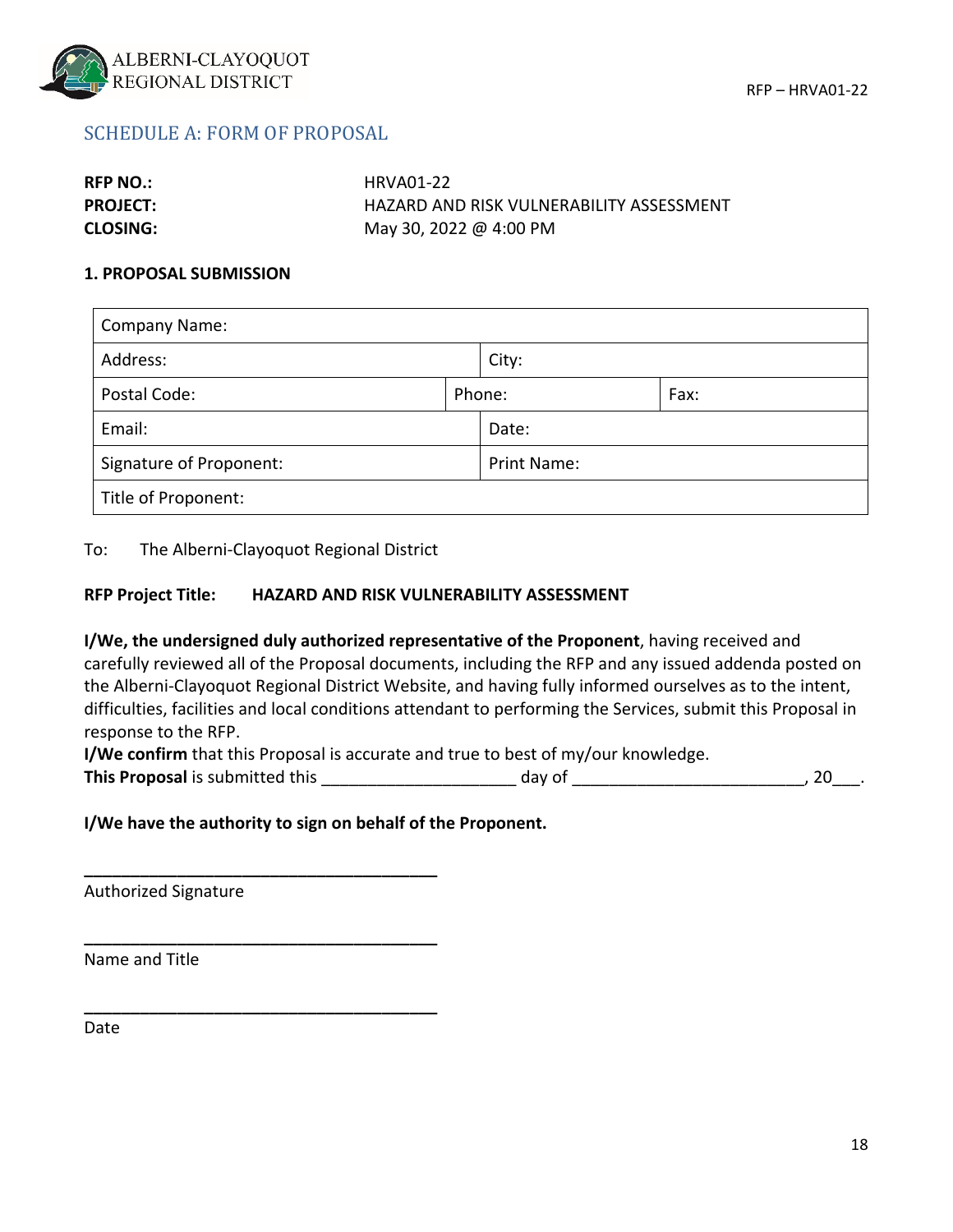

## SCHEDULE B: SCOPE OF WORK & DELIVERABLES

#### The budget for this project is a maximum of \$40,000.00 including all fees and expenses, which includes any **administrative fees, charges for printing, copying and couriers, travel expenses, accommodation expenses, meals, public engagement room rentals.**

#### **The scope of work includes all of the following:**

The Alberni‐Clayoquot Emergency Programs, include the Alberni‐Clayoquot Regional District six electoral areas (Long Beach, Bamfield, Sproat Lake, Cherry Creek, Beaufort, Beaver Creek) and the City of Port Alberni, and are seeking a consultant to lead and deliver the HRVA project. The intent is to develop a collective community understanding of what emergency hazards exist in the Alberni‐Clayoquot region, and what activities we can do as individuals and as community to improve our awareness and ability to withstand these emergencies. The communities in this project are defined into the following three geographical community categories: 1) Alberni Valley, 2) Bamfield Electoral Area, 3) Long Beach Electoral Area. The consultant should follow a similar process to the suggested steps in the EMBC HRVA process and include requirements described in the National Disaster Mitigation Program Risk Assessment Information Template.

The HRVA will be completed by March 15, 2023, and include the participation of local community members, provincial government, emergency response agencies, subject matter experts, First Nations and Elected Officials. It is anticipated that community engagement will be conducted in each of the three geographical areas utilizing in‐person and online opportunities (subject to any Public Health Orders). It will at minimum answer the following questions:

- What hazards are likely to occur in our communities?
- How resilient are our communities?
- How is climate change affecting the likelihood of hazards?
- How severe will the impact be on the communities' population, property, infrastructure and environment?
- What risk reductions strategies can we implement in the communities?

Factors considered in developing a list of hazards for the Alberni‐Clayoquot region include:

- Demographics
- Geography and Geology
- Industry and Other Technologies
- Transportation Modes and Routes
- Weather and Climate
- Existing background studies

The project will need to:

1. Indicate the potential risk to the affected communities through hazard identification, vulnerability analysis, likelihood assessment, risk assessment, identify climate change considerations and impacts and assess community resilience;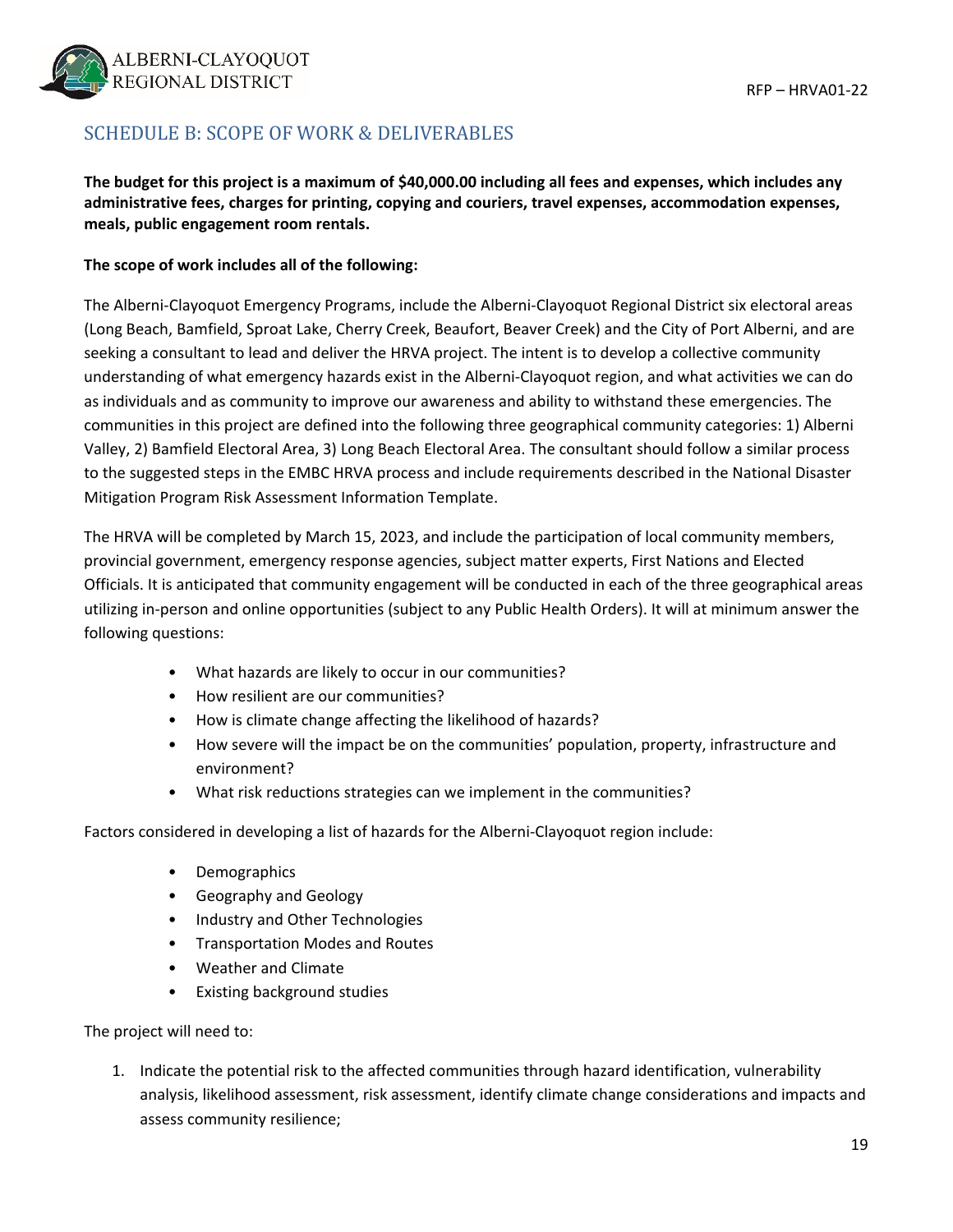

- 2. Identify areas in which the risk tolerance is unacceptable and form the basis to mitigate actions in the future;
- 3. Identify and inform emergency response program development; current and future land use planning, including official community plans, zoning, bylaws and development permits; and other adaptation/mitigation measures.

#### **The deliverables include all of the following:**

- 1. Project Plan
- 2. Completed hazard list (for each of the three geographical communities)
- 3. Community Vulnerability and Resiliency Index (including a description of existing risk reduction measures, critical assets/infrastructure, social and economic vulnerabilities, physical and environmental vulnerabilities, and underlying risk drivers for each of the three geographical communities)
- 4. Assess/confirm likelihood and consequence ratings (for each of the three geographical communities) using workshops, interviews to gather traditional knowledge, historical data, existing hazard‐specific reports/reviews
- 5. Complete Risk Matrix with Hazard Priority Ranking (for each of the three geographical communities)
- 6. Risk Reduction Strategy Report (including existing risk reduction measures already in place and new risk reduction measures for each of the three geographical communities)
- 7. Final HRVA report and Board Meeting Presentation to the ACRD Board of Directors to summarize activities and results for the Alberni‐Clayoquot region.

#### **The deliverables specifications include all of the following:**

GIS Deliverables should meet the following requirements:

- 1. Maps and GIS data needs to be in the following formats:
	- a. ESRI shape file
	- b. ESRI file Geodatabase

#### Technical Reports:

Required Delivery Format for Calculations, Reports, Drawings, Schedules, and Presentations

- All reports shall be provided in Microsoft Word.
- All calculation spreadsheets shall be provided in Microsoft Excel format.
- All presentations shall be provided in Microsoft PowerPoint format.
- All deliverables must be in native file format, editable by the ACRD. Passwords must be provided for any password‐protected files. In the case of documents containing a professional stamp, an editable, non‐stamped version must also be provided to allow for formatting adjustments to be made by the ACRD.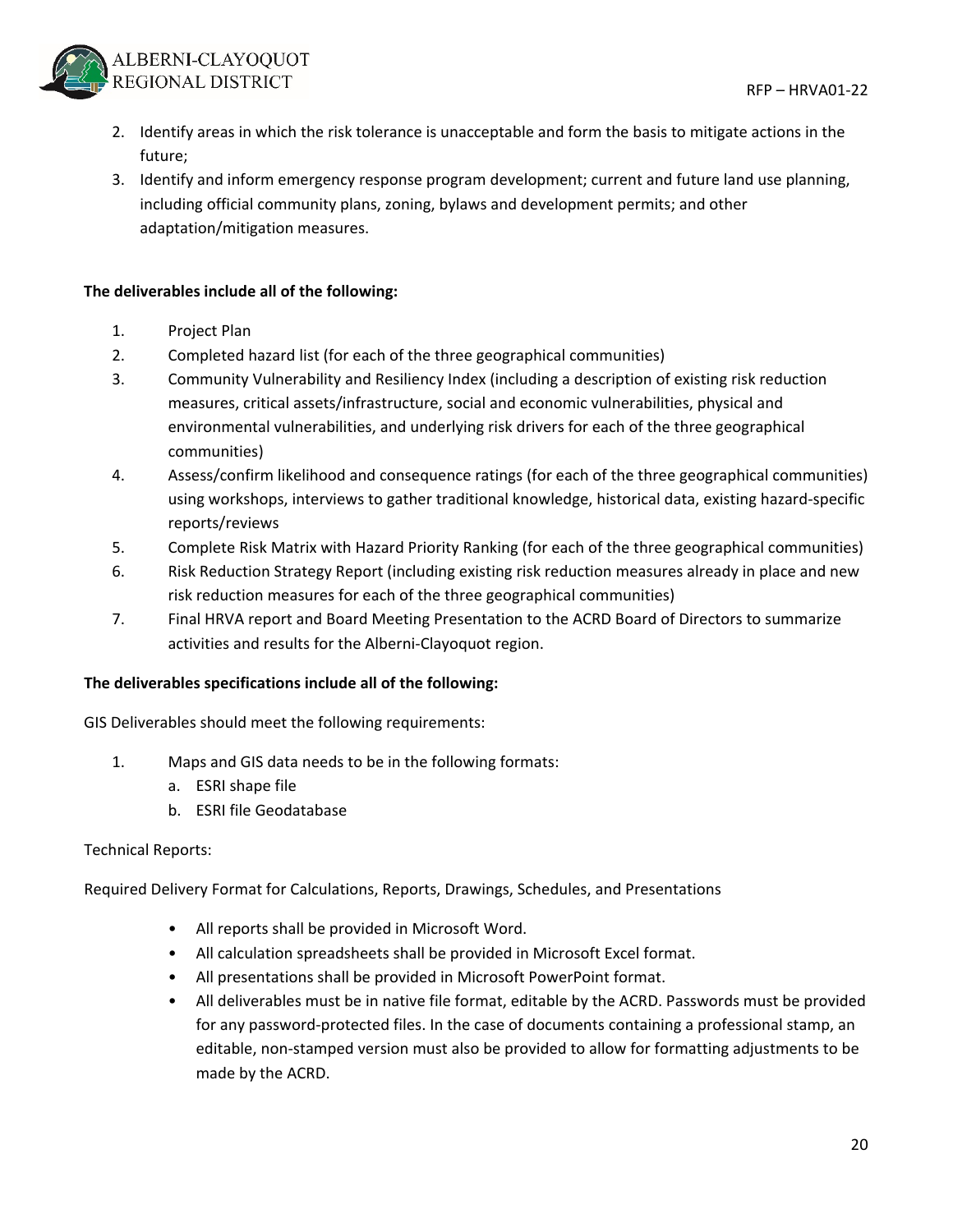

#### **Support and Resources:**

The HRVA process will require support from an advisory team. The advisory team will be established in partnership with ACRD emergency program staff. Members who may help inform the project may include industry, First Nations, volunteers, emergency agencies, neighbouring communities, and government participants. Community engagement will also be required and will need support from the consultant. The consultant will be required to manage project tasks and timelines; prepare work plans, delegate tasks, and prepare progress reports; engage subject matter experts in the HRVA process; facilitate meetings; and prepare and give presentations to the community and elected officials.

EMBC HRVA Companion Guide: https://www2.gov.bc.ca/assets/gov/public-safety-and-emergencyservices/emergency‐preparedness‐response‐recovery/local‐ government/hrva/guides/companion\_guide\_to\_the\_hrva.pdf

National Disaster Mitigation Program Risk Assessment Information Template: https://www.publicsafety.gc.ca/cnt/mrgnc-mngmnt/dsstr-prvntn-mtgtn/ndmp/\_fls/ndmp-rait-en.pdf

ACRD Specific Hazard Assessments and Reports:

Dam Safety

- BC Hydro Emergency Planning Guide Ash River/Elsie Dam
- Catalyst Emergency Response Plan Stamp River & Robertson Creek Dams
- Port Alberni Dam Safety Review Bainbridge Lake Dam
- Cherry Creek Waterworks District Lacey Lake Dam Break Analysis

#### Flooding

• Somass Watershed Flood Mapping https://www.acrd.bc.ca/flood-mapping?hlpage=2

#### Tsunami

 What's That Sound? Public & Official Perceptions of the January 2018 Tsunami Warning and Evacuation in the Alberni Valley. March 2019. Dr. Ryan Reynolds, Alexa Tanner. https://www.ryanreynolds.ca/whats‐that‐sound

Fire

- Community Wildfire Prevention Plan (Alberni Valley & Bamfield) https://www.acrd.bc.ca/fire
- Community Wildfire Prevention Plan Proposed in 2022 (Long Beach Electoral Area)

Emergency Plans

- Alberni Valley Emergency Plan (2014) https://www.acrd.bc.ca/acrdemergencyprogram
- Bamfield Emergency Plan (2019) https://www.acrd.bc.ca/acrdemergencyprogram
- Long Beach Emergency Plan (2020) https://www.acrd.bc.ca/acrdemergencyprogram